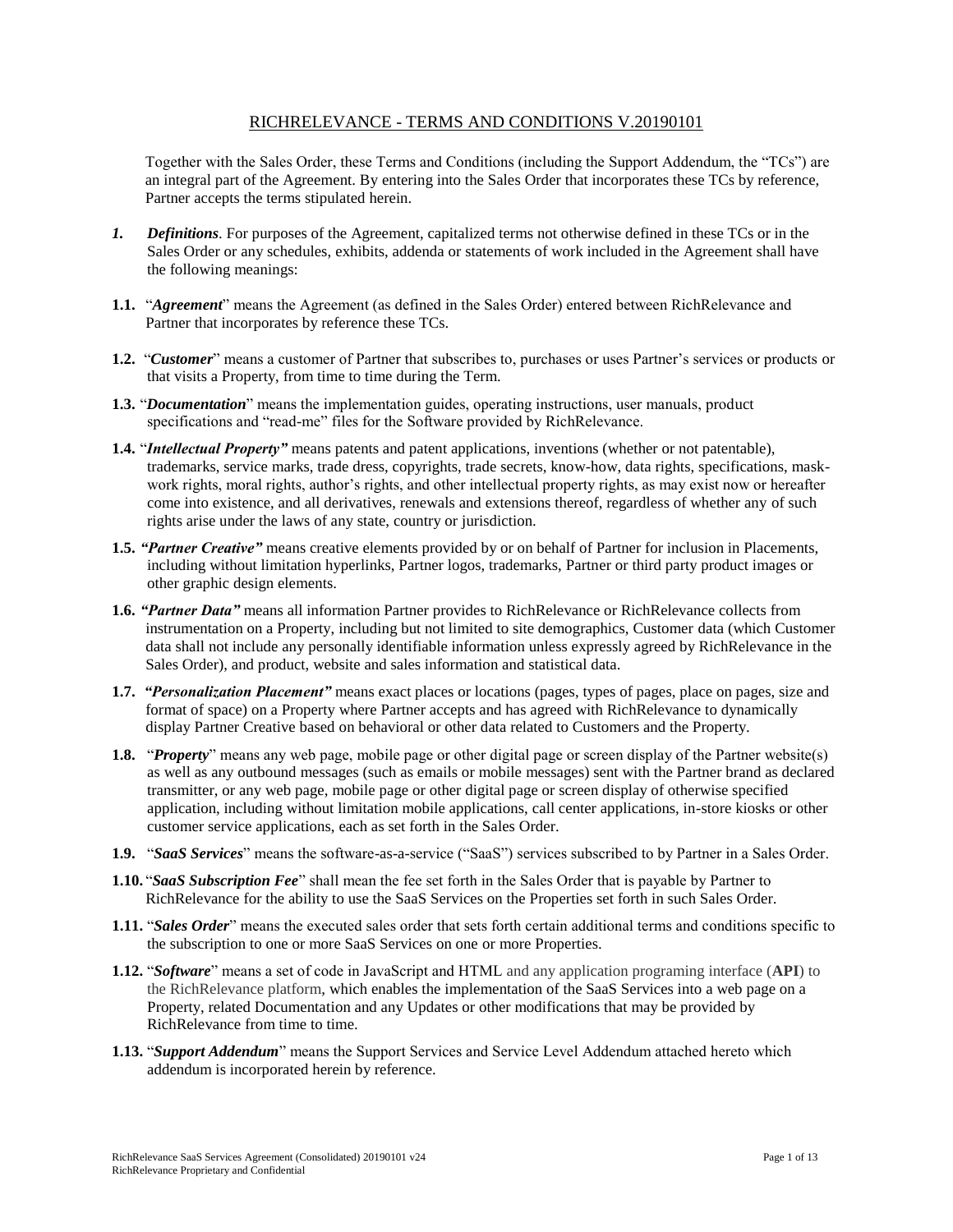- **1.14.** "*Support Services*" means installation support, training, defect tracking, and software and service problem analysis and resolution, and the provision of Updates and fixes, all as more fully set forth in the Support Addendum.
- **1.15.** "*Updates*" means maintenance releases, improvements, and enhancements to the Software that may be generally provided by RichRelevance to its customers in its sole discretion.
- *2. Subscription and License*. Subject to the payment of all fees due under the Agreement and performance of all other obligations hereunder, for the duration of the respective subscription terms set forth in the applicable Sales Orders, RichRelevance will provide the SaaS Services to Partner to enable Partner to generate and/or display search and category results (in instances in which the SaaS Services includes RichRelevance's Find product) and/or product recommendations , in each case during the term of the respective Sales Order on a Property. RichRelevance hereby grants a worldwide, non-exclusive, non-transferable license to Partner to use the Software in connection with the SaaS Services. Partner shall not use the SaaS Services or Software on any website, application, email communication or other digital property that is not a Property set forth in a Sales Order without the express written consent of RichRelevance. Partner shall not translate, disassemble, reverse engineer, create derivative works of, decompile or otherwise attempt to reconstruct or discover any source code or underlying ideas or algorithms of, or embodied in the Software or SaaS Services. Partner shall not breach, disable, tamper with, or develop or use (or attempt) any workaround for, or otherwise damage any Service or any security measure thereof, attempt to access any data on the RichRelevance network (including through the Dashboard) that is not Partner Data or interfere or attempt to interfere (whether through a device, software, mechanism, routine or otherwise) with the proper working of any SaaS Service or any activity conducted on a RichRelevance server. Except as expressly provided hereunder, Partner shall not cause or permit copying, reproduction, disclosure or distribution of any portion of the Software and shall not share RichRelevance Dashboard passwords. Partner shall not remove, alter or fail to reproduce any copyright, trademark, patent or other proprietary notices contained in Software or SaaS Services.

### *3. RichRelevance Obligations*.

- **3.1.** *Software Delivery*. Software shall be delivered by RichRelevance to Partner electronically.
- **3.2.** *Support Services*. RichRelevance shall provide Support Services to Partner during the Term as set forth in the Support Addendum. In addition to the Support Services, Partner may request additional services and products, including without limitation, implementation of the SaaS Services with additional Propert(ies), reimplementation of the SaaS Services with a Property following material changes to such Property and development of additional SaaS Services. Upon mutual agreement of the scope, timeline and fees of such additional services, RichRelevance and Partner shall execute a statement of work, which shall be incorporated by reference herein.
- **3.3.** *Service Levels***.** During the Term of the Agreement, the SaaS Services will substantially perform in accordance with and subject to the terms set forth in the Support Addendum.

### *4. Partner Obligations*.

- **4.1.** *Placement.* Partner shall integrate the SaaS Services into Properties in accordance with the Support Addendum and applicable Sales Order.
- **4.2.** *Privacy Policy*. During the term of the Agreement, Partner agrees that it will provide Customers clear and conspicuous access to a privacy policy that complies with all applicable laws and regulations. Partner shall be responsible for providing all necessary notices and obtaining all necessary Customer consents for the collection, storage (including local storage) and use of any Customer data by RichRelevance. If recommendations are included in email communications, Partner will comply with industry best practices related to the transmission of commercial emails such as those set forth by the Email Sender and Provider Coalition in the United States and all rules, regulations, and laws promulgated by any governmental authority related thereto. The parties acknowledge and agree that Partner will be the controller of the Partner Data for purposes of all applicable laws and regulations relating to data privacy, trans-border data flows and data protection, with rights to determine the purposes for which the Partner Data is processed and, so long as not inconsistent with, or an expansion of, RichRelevance's service obligations hereunder, the means of processing. As such controller of the Partner Data, Partner directs RichRelevance to collect and process the Partner Data exclusively in accordance with the terms of this Agreement and subsequent instructions from Partner, so long as such instructions are not inconsistent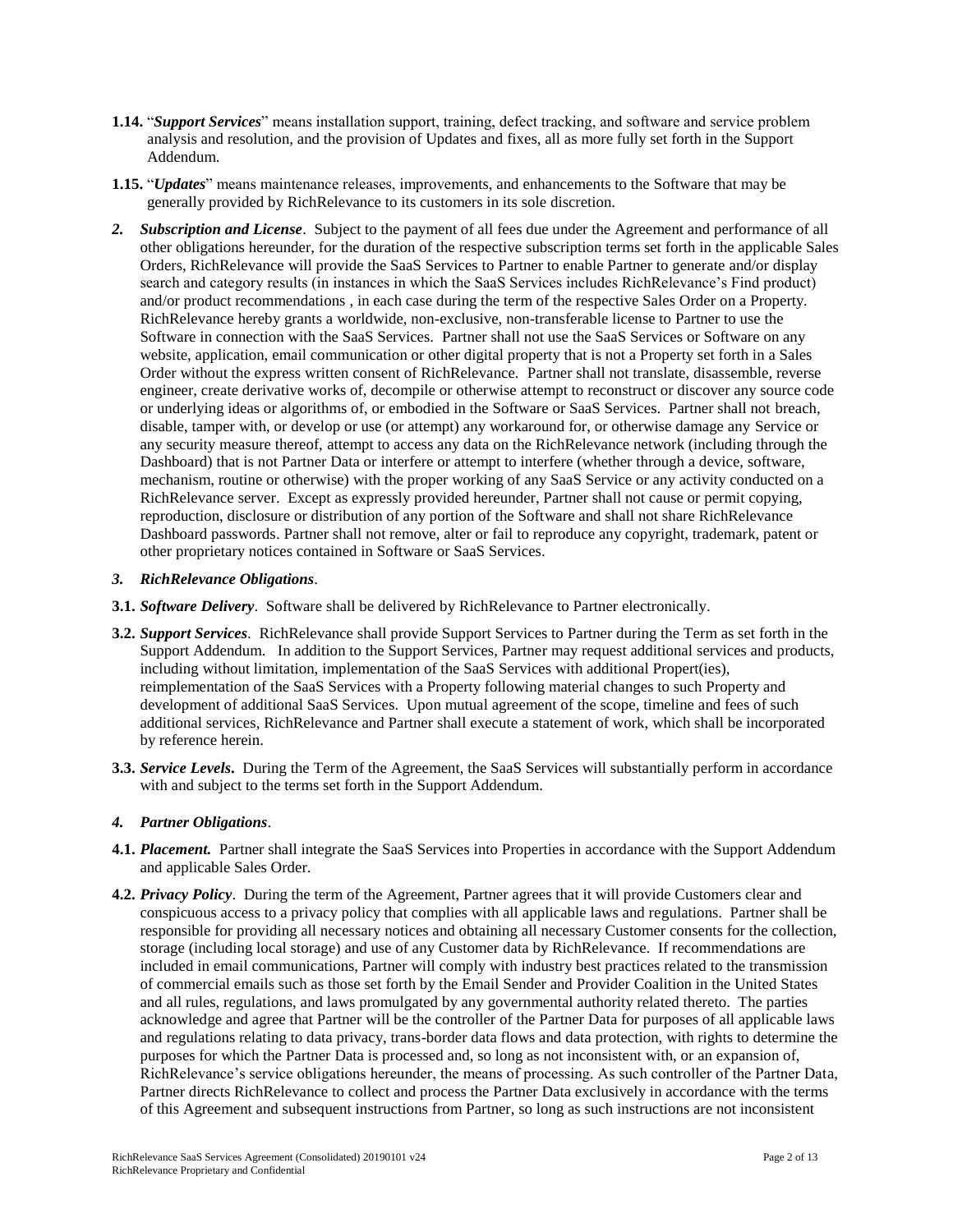with or an expansion of RichRelevance's service obligations hereunder. RichRelevance may aggregate Partner Data with other third party data so that it is non-personally identifiable with respect to both Partner and Customers ("*Aggregated Anonymous Data*").

## *5. Ownership*.

- **5.1.** *Intellectual Property*. Partner retains all right, title and interest in and to the Property, Partner Marks, Partner Creative, Partner Confidential Information and Partner Data and any Intellectual Property that has been or may be developed by Partner in connection therewith. RichRelevance retains all right, title and interest in and to SaaS Services, Software, Support Services, Professional Services or other services performed pursuant to a Statement of Work, RichRelevance Confidential Information, RichRelevance Marks, Aggregated Anonymous Data and any Intellectual Property which has been or may be developed by RichRelevance or its licensors in connection therewith.
- **5.2.** *Trademarks*. Each party's logos, trademarks, trade names, and service marks ("*Marks*") and associated goodwill shall at all times remain the exclusive property of that party. Each party acknowledges that the provisions of the Agreement do not convey any right, title or ownership interest in the trademarks or associated copyrights and logos of the other party. Subject to compliance with the terms and conditions hereof, each party hereby grants to the other during the Term a worldwide, non-exclusive, non-transferable, fully paid license to display the other's Marks for the sole purposes of identifying the other as a customer or vendor and promoting and marketing the other's goods and services subject to the trademark guidelines of the licensing party.
- *6. Terms of Payment*. Payments shall be made to RichRelevance in accordance with the Sales Order. All payments made to RichRelevance shall be in US Dollars or as otherwise set forth in the Sales Order. Partner agrees to pay interest at the rate of 1.5% per month (or the maximum rate allowed by law, whichever is lower) on amounts more than thirty (30) days past due, and to pay all reasonable costs, including attorneys' fees and costs, associated with RichRelevance's collection of past due amounts. In addition, RichRelevance reserves the right to suspend any or all services hereunder, including any or all SaaS Services, if payments under any Sales Order are more than thirty (30) days past due.

### *7. Term and Termination*.

- **7.1.** *Term*. The Agreement and the licenses and rights granted under it shall remain in effect from the Effective Date of the respective Sales Order until the termination of the last effective SaaS Service subscription thereunder, unless otherwise terminated in accordance with the terms hereunder.
- **7.2.** *Termination for Cause*.Either party may terminate the Agreement by giving written notice to the other party if such other party fails to perform or comply with any material obligation of such party under the Agreement or any material provision hereof, where such failure, if capable of being cured, is not cured within thirty (30) days of delivery of such notice.
- **7.3.** *Effects of Termination*. Upon expiration or termination of the Agreement for any reason, all Sales Orders hereto shall immediately terminate and Partner shall cease issuing, and return or certify the destruction of, any Software, Documentation, sales literature and other written information and materials supplied by RichRelevance pursuant to the Agreement. In addition, upon termination of the Agreement, all fees due RichRelevance under the terms of the Agreement shall be immediately due and payable. The following obligations will survive termination of the Agreement for any reason: (a) all obligations relating to non-use and nondisclosure of Confidential Information; (b) all obligations relating to indemnification and ownership of proprietary rights; (c) all obligations to make payments of amounts that are or become due under the Agreement prior to or following termination; and (d) all provisions regarding the limitations of warranty, remedy and liability.

### *8. Confidential Information*.

**8.1.** Under the Agreement, the term "*Confidential Information*", will be defined to include information relating to the disclosing party's code, inventions, algorithms, know-how and ideas and all other business, technical and financial information that: (i) derives independent economic value, actual or potential, for not being generally known to the public or to other persons, (ii) is the subject of efforts to maintain its secrecy, or (iii) would otherwise be understood by a reasonable business person to be of a confidential nature. In the event that either party gains access to non-public and/or proprietary information of the other party under the Agreement, the party gaining such access will treat such information as Confidential Information of the other party.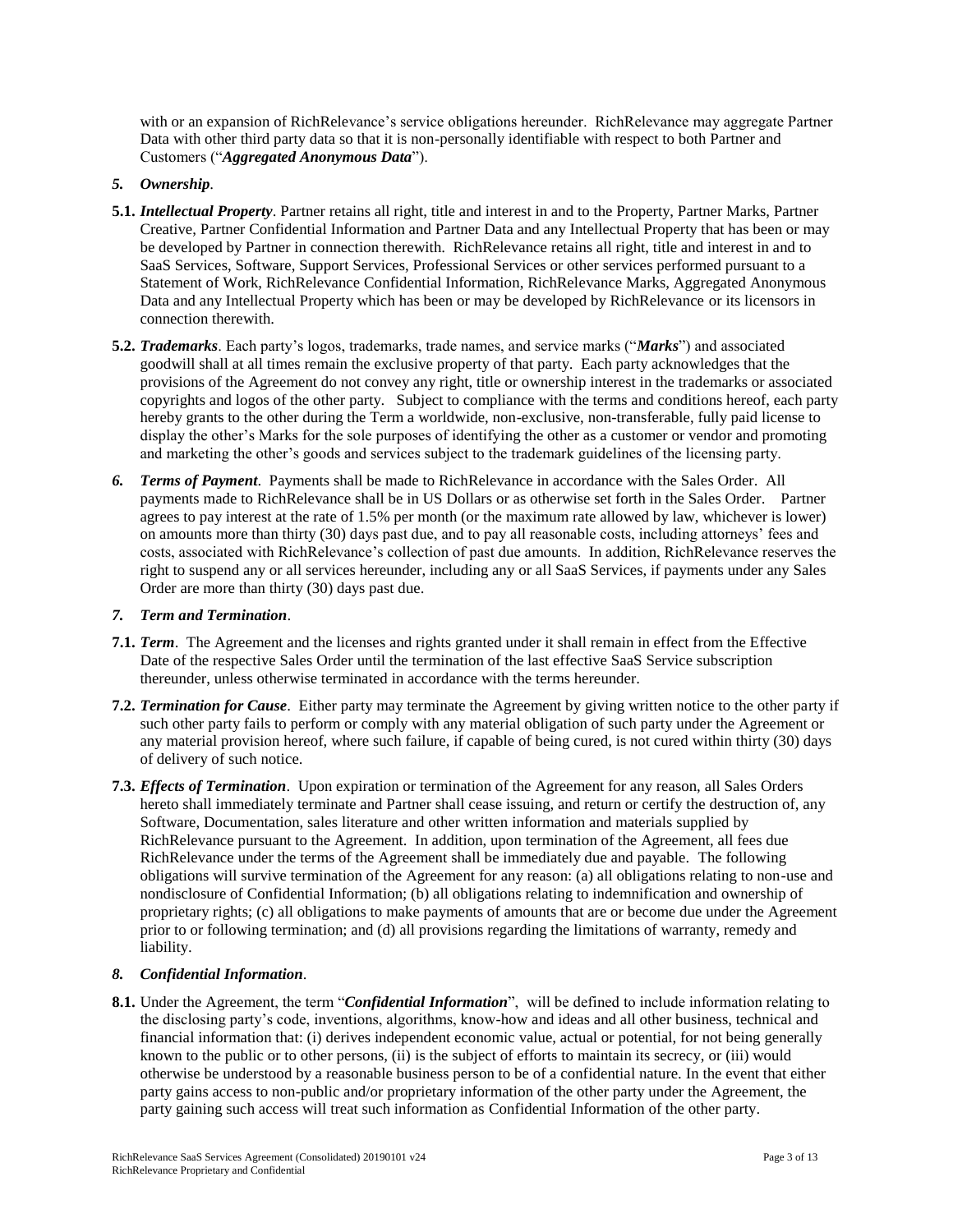- **8.2.** Each party will: (a) not disclose to any third party or cause to be disclosed any of the other party's Confidential Information unless otherwise specified; (b) refrain from using the other party's Confidential Information except as authorized under the Agreement; and (c) preserve and protect the confidentiality of the other party's Confidential Information with the same degree of care it uses to protect its own Confidential Information, but in no event less than reasonable care. Any subcontractors used by RichRelevance in the performance of the services hereunder shall be required to maintain the confidentiality of Partner's Confidential Information to the same extent as RichRelevance.
- **8.3.** Confidential Information does not include information that is: (a) already publicly available; (b) otherwise known to the receiving party through no wrongful conduct of the receiving party; or (c) required to be disclosed by law or court order; provided, however, that the receiving party shall first give the disclosing party prompt notice of such order so that the disclosing party may take appropriate actions to protect its rights, including without limitation seeking a protective order or other appropriate remedy.

### *9. Indemnification*.

- **9.1.** *Indemnification by RichRelevance*. RichRelevance will indemnify, defend and hold Partner and its officers, directors, employees and agents (each a "*Partner Indemnified Party*") harmless for any damages, liabilities, costs or expenses including reasonable attorneys' fees ("*Damages*") payable to a third party and resulting from any third party claim, suit, action or proceeding (each a "*Claim*") brought against a Partner Indemnified Party to the extent that it is based on allegations that the use of the SaaS Services or Software infringe any patent issued as of the Effective Date, or any copyright or trade secret of a third party in any jurisdiction in which Partner is authorized by RichRelevance to use the SaaS Services, provided that: (i) RichRelevance is promptly notified in writing of the Claim; (ii) RichRelevance has the right to take control of the defense and any settlement, provided that any settlement which does not include a full release of Partner shall require Partner's prior written consent; and (iii) Partner provides RichRelevance, at RichRelevance's expense, with all reasonable assistance, information, and authority necessary to perform the above. Such indemnity obligations shall not apply with respect to a Claim which arises (i) from and to the extent of the use of a superseded or modified release of the SaaS Services, if the Claim would have been avoided by the use of the current or unmodified release; (ii) from or is related to any pending or threatened Claim against a Partner Indemnified Party as of the Effective Date or (iii) from the use, operation, or combination of the SaaS Services with computer programs, data, equipment, materials or business processes not provided by RichRelevance or otherwise necessary for the SaaS Services to operate, if the Claim would have been avoided by the use of the SaaS Service without such programs, data, equipment, or materials. Should any SaaS Services become, or in RichRelevance's opinion be likely to become, the subject of any such Claim of infringement, then Partner shall permit RichRelevance, at RichRelevance's option and expense: (i) to procure for Partner the right to continue using such SaaS Service; (ii) replace or modify such SaaS Service so that the use thereof becomes non-infringing; or (iii) to suspend or terminate the use of the SaaS Service upon ten (10) days prior written notice and refund any prepaid but unearned SaaS Subscription Fees for such SaaS Service.
- **9.2.** *Indemnification by Partner*. Partner will indemnify, defend and hold RichRelevance, its affiliates and their respective officers, directors, employees and agents (each a "*RichRelevance Indemnified Party*") harmless for any and all Damages payable to a third party resulting from any Claim brought against a RichRelevance Indemnified Party based on: (a) allegations that the Partner's products or services or Partner Creative infringe any patent issued as of the Effective Date, or any copyright, trademark or trade secret of a third party; (b) Partner's failure to provide notice or obtain necessary Customer consents in violation of any applicable privacy law, rule or regulation in any jurisdiction in which Partner uses the SaaS Services or Software, or (c) Claims that are excluded from indemnification pursuant to Section 9.1 above, provided that: (i) Partner is promptly notified in writing of the Claim; (ii) Partner has the right to take control of the defense and any settlement, provided that any settlement which does not include a full release of RichRelevance shall require RichRelevance's prior written consent; and (iii) RichRelevance provides Partner, at Partner's expense, with all reasonable assistance, information and authority necessary to perform the above.
- *10. Limited Warranty and Disclaimer.* EXCEPT FOR ANY EXPRESS WARRANTIES MADE HEREIN, NEITHER PARTY MAKES ANY WARRANTIES WHATSOEVER, EITHER EXPRESS OR IMPLIED, WITH REGARD TO ITS RESPECTIVE WEBSITE, SOFTWARE, SAAS SERVICES, PROFESSIONAL SERVICES, SUPPORT SERVICES OR OTHER PRODUCTS OR SERVICES COVERED BY THE AGREEMENT OR ANY ADDENDUM OR STATEMENT OF WORK THERETO, INCLUDING BUT NOT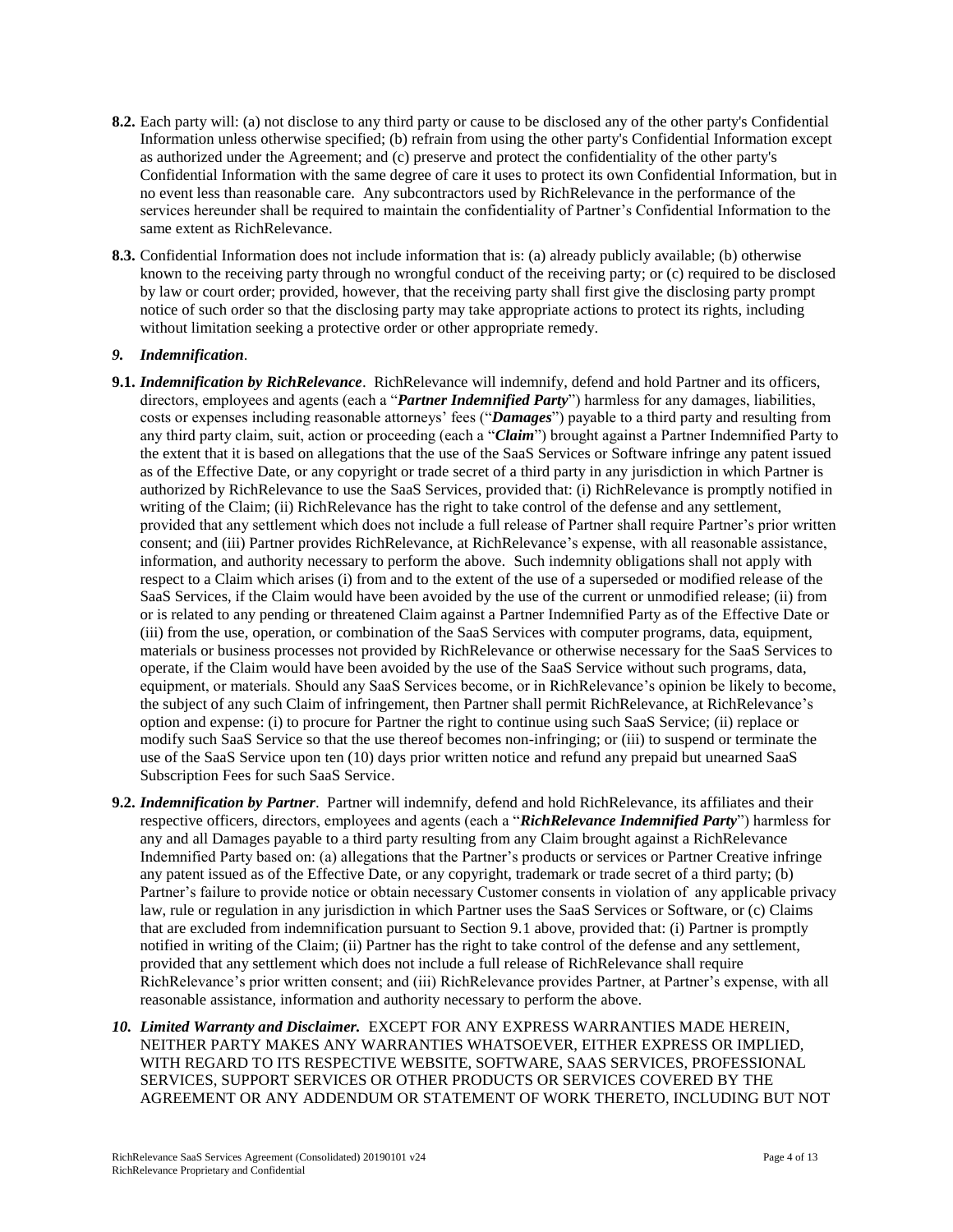LIMITED TO ANY WARRANTIES OF NON-INFRINGEMENT, MERCHANTABILITY OR FITNESS FOR A PARTICULAR PURPOSE, EVEN IF SUCH PARTY HAS BEEN ADVISED OF SUCH PURPOSE. NEITHER PARTY WARRANTS, GUARANTEES, OR MAKES ANY REPRESENTATIONS THAT ITS RESPECTIVE WEBSITE, PROPERTY, CREATIVE, SOFTWARE, SAAS SERVICES, SUPPORT SERVICES OR OTHER PRODUCTS OR SERVICES ARE ERROR-FREE OR REGARDING THEIR USE, OR THE RESULTS OF THEIR USE IN TERMS OF CORRECTNESS, ACCURACY, RELIABILITY OR OTHERWISE.

- *11. Limitation of Liability*. EXCEPT FOR BREACH OF SECTION 2 OR 8, NEITHER PARTY WILL BE LIABLE, UNDER ANY CONTRACT, TORT, STRICT LIABILITY OR OTHER THEORY, FOR ANY SPECIAL, PUNITIVE, INDIRECT, INCIDENTAL OR CONSEQUENTIAL DAMAGES INCLUDING, BUT NOT LIMITED TO, LOSS OF OR DAMAGE TO DATA, COST OF COVER, LOSS OF ANTICIPATED REVENUE OR PROFITS, WORK STOPPAGE OR IMPAIRMENT OF OTHER ASSETS, WHETHER OR NOT FORESEEABLE AND WHETHER OR NOT A PARTY HAS BEEN ADVISED OF THE POSSIBILITY OF SUCH DAMAGES. RICHRELEVANCE SHALL HAVE NO LIABILITY FOR ANY PARTNER CREATIVE OR FOR THE FULFILLMENT OF ANY PROMOTIONS IN CONNECTION WITH ANY PARTNER CREATIVE. EXCEPT FOR BREACH OF SECTION 2 OR 8, IN NO EVENT SHALL EITHER PARTY'S LIABILITY UNDER OR IN CONNECTION WITH THE AGREEMENT EXCEED THE TOTAL AMOUNT ACTUALLY PAID PLUS AMOUNTS PAYABLE TO RICHRELEVANCE BY PARTNER UNDER THE APPLICABLE STATEMENT(S) OF WORK OR SALES ORDER FOR THE PRECEDING TWELVE MONTH PERIOD.
- *12. Taxes*. If RichRelevance is required to pay any customs or import duties or sales, use, value-added or other taxes based on transactions under the Agreement (other than taxes based on RichRelevance's income), such taxes shall be billed to and paid for by Partner.
- *13. Force Majeure*. Neither party shall be responsible for any delay in its performance due to causes beyond its reasonable control, except payments by Partner to RichRelevance due pursuant to the terms of the Agreement.
- *14. Notices*. Any notice and other communication required or permitted under this Agreement shall be given in writing and shall be conclusively deemed effectively given upon personal delivery or delivery by courier, or on the first business day after transmission if sent by confirmed facsimile transmission or electronic mail transmission, or five business days after deposit in the United States first class mail, by registered or certified mail, postage prepaid, addressed to the party's address set forth on the Sales Order or at such other address as each party may designate by ten (10) business days' advance written notice to the other party in accordance with this Section.
- *15. Subcontractors*. RichRelevance may utilize a subcontractor or other third party to perform its duties under this Agreement so long as RichRelevance remains responsible for all of its obligations under this Agreement, including any confidentiality and privacy obligations set forth herein.
- *16. Miscellaneous*. Neither party may assign, delegate or otherwise transfer the Agreement or any of its rights or obligations hereunder to a third party without written consent of the other party and any such attempted transfer shall be null and void. Notwithstanding the foregoing, either party may assign the Agreement upon written notice but without consent, to its surviving corporation in any merger, acquisition, or sale of all or substantially all of the assets of such party and provided that such successor entity agrees in writing to assume such party's obligations under this Agreement. Any waiver, amendment or modification of any provision of the Agreement must be in writing and executed by both parties. The failure of either party to exercise any right provided for by the Agreement shall not be deemed a waiver of that right. The validity and performance of this Agreement shall be governed by the laws of California, unless the Partner is a company incorporated in Germany, France, or the United Kingdom, in which event the laws of the country of the Partner's incorporation shall govern, excluding in all cases choice of law provisions and the United Nations Convention on the International Sale of Goods. If any term or provision of the Agreement is determined to be illegal, unenforceable, or invalid in whole or in part for any reason, that provision shall be stricken from the Agreement and shall not affect the legality, enforceability or validity of the remainder of the Agreement. The parties acknowledge and agree that they are dealing with each other as independent contractors. Nothing in the Agreement and its performance shall be construed as creating a joint venture, partnership or agency between RichRelevance and Partner. The Agreement, including Sales Orders, the Support Addendum, exhibits, and any statements of work incorporated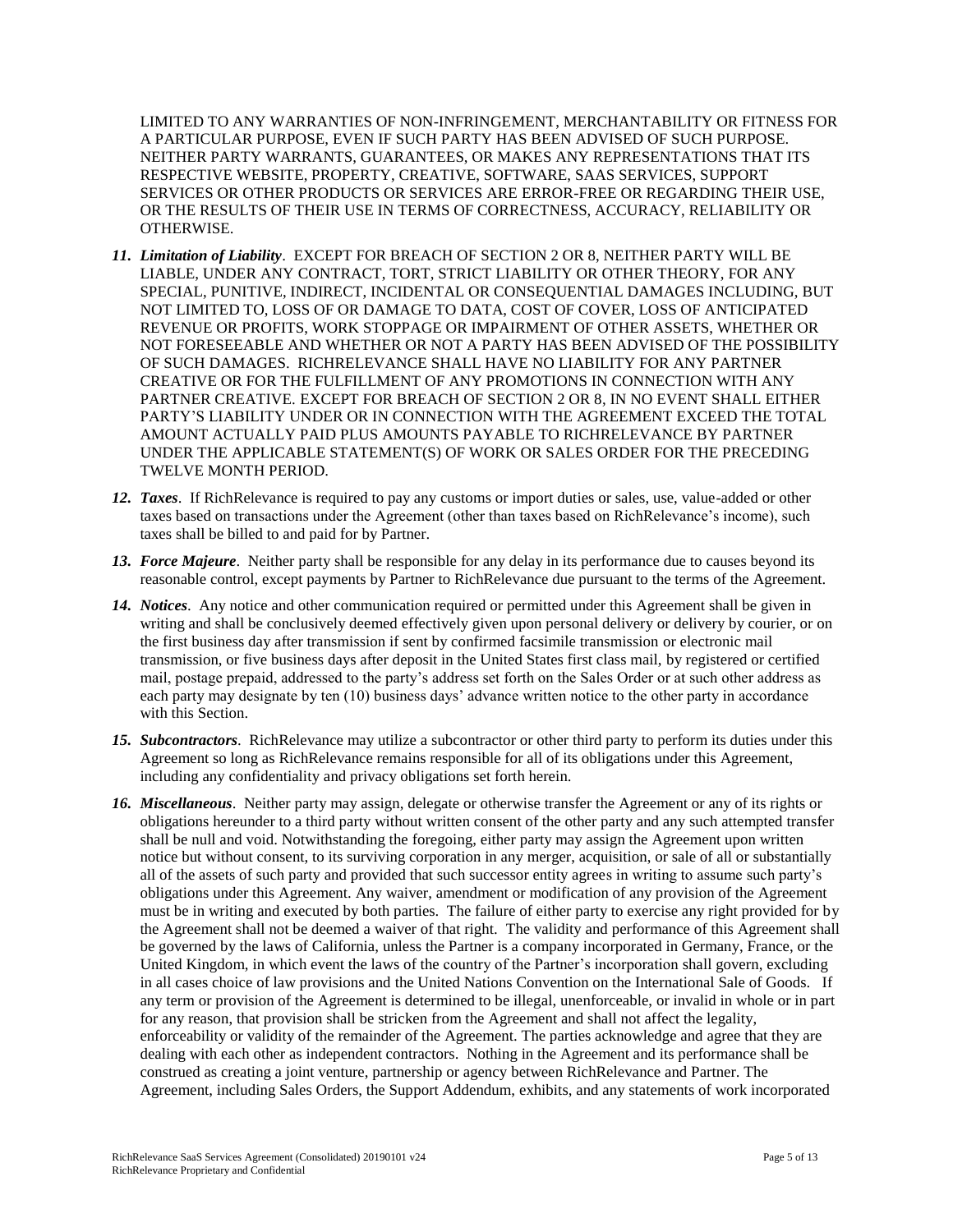by reference herein constitutes the entire agreement between the parties regarding this subject matter, and supersedes all prior oral or written agreements or communications with regard to the subject matter described.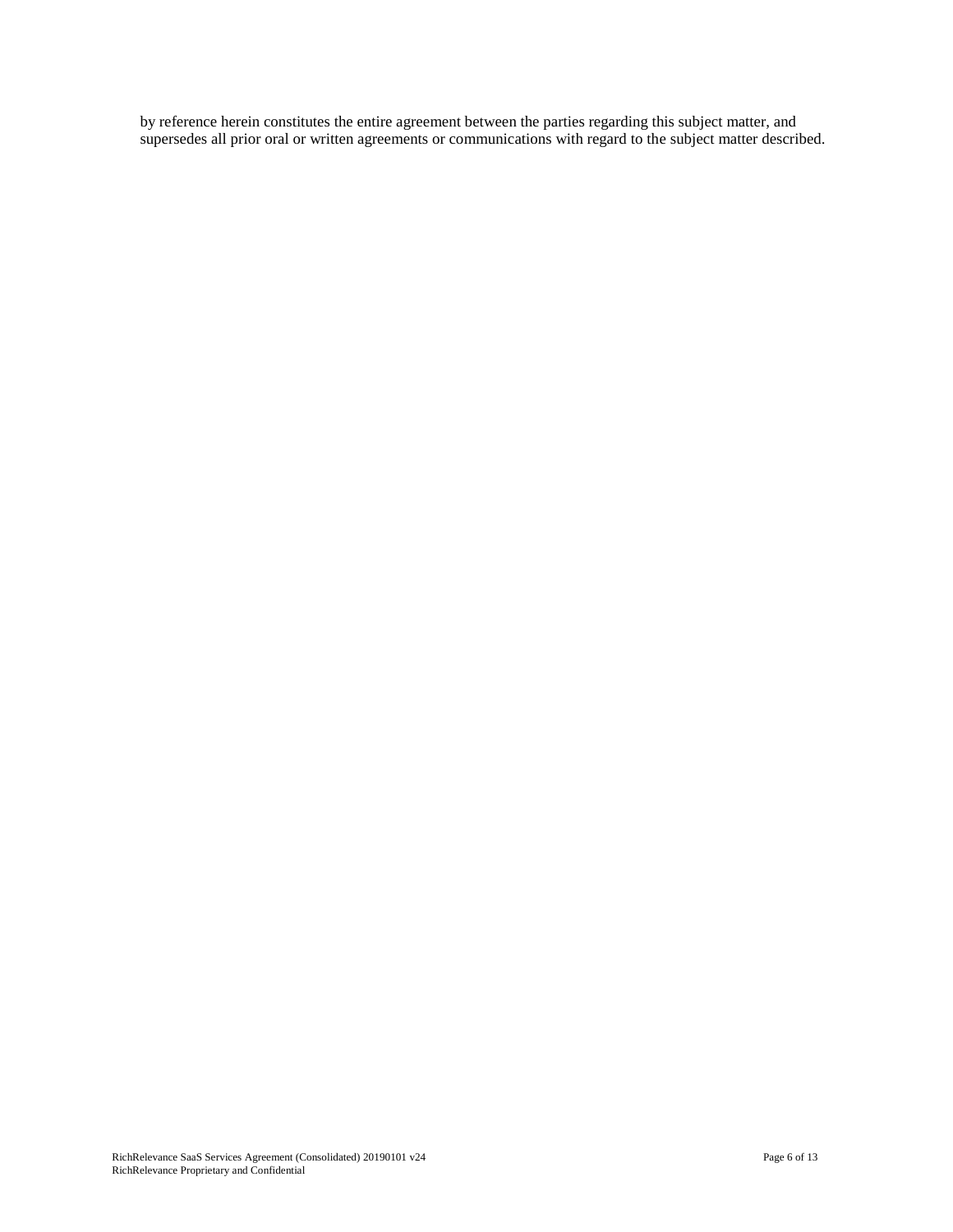# **SUPPORT SERVICES AND SERVICE LEVELS ADDENDUM**

During normal business hours (6:00 a.m. to 5:00 p.m. U.S. Pacific Time for North America and South America partners and Greenwich Mean Time for EU partners, Monday through Friday, U.S. and U.K. holidays excepted), RichRelevance shall provide Partner the following Support Services as further detailed in this Addendum:

- (i) technical assistance with the initial implementation of the SaaS Services on each Property and the Dashboard configuration and Partner data feed related thereto;
- (ii) training of Partner employees or contractors;
- (iii) Basic Support; and
- (iv) identification, reporting and resolution of issues.

Support Services shall be scheduled as mutually agreed by the parties based on the nature of the Support Services, the needs of Partner and the available resources of RichRelevance. Support Services do not include customization or enhancements to the SaaS Services except as expressly set forth. Any customized product development or Support Services not described herein shall require a separate statement of work to the Agreement.

# **I. INITIAL PROPERTY SET-UP**

## **1. General Implementation Services**

- a. Following execution of the applicable Sales Order, RichRelevance will provide Partner with access to the Documentation and Software necessary to use the SaaS Services and will provide technical support and training ("*Implementation Support Services*") as set forth below.
- b. The SaaS Services are API products and, as such, implementation is owned and performed by Partner; provided that, for each Property authorized to deploy one or more SaaS Services, initial implementation consultation by RichRelevance in accordance with Section I.2 below is required.
- c. Within twenty (20) days following the Effective Date of the applicable Sales Order, the parties shall conduct an initial telephonic kickoff meeting to determine the scope and schedule of the initial implementation on all Properties to be enabled. Thereafter, the parties will participate in weekly status meetings until the first SaaS Service is deployed on each such Property ("*Initial Set-up*"). Prior to the initial kickoff meeting, Partner will obtain commitment from all appropriate IT and business stakeholders to enable the rapid design and deployment of the Software using RichRelevance leading practices. The Partner team that will manage the implementation throughout the implementation process must be established prior to commencement of implementation.
- d. Notwithstanding the provisions of Section I.1(c) above, if a Property has already conducted an Initial Set-up for one or more SaaS Services and a Sales Order is executed for one or more additional SaaS Services, RichRelevance will provide the Documentation, Software and technical support described in Section I.1(a) above but no additional Implementation Support Services will be required.
- e. Within thirty (30) days following each Initial Set-up, RichRelevance will transition Partner to Basic Support.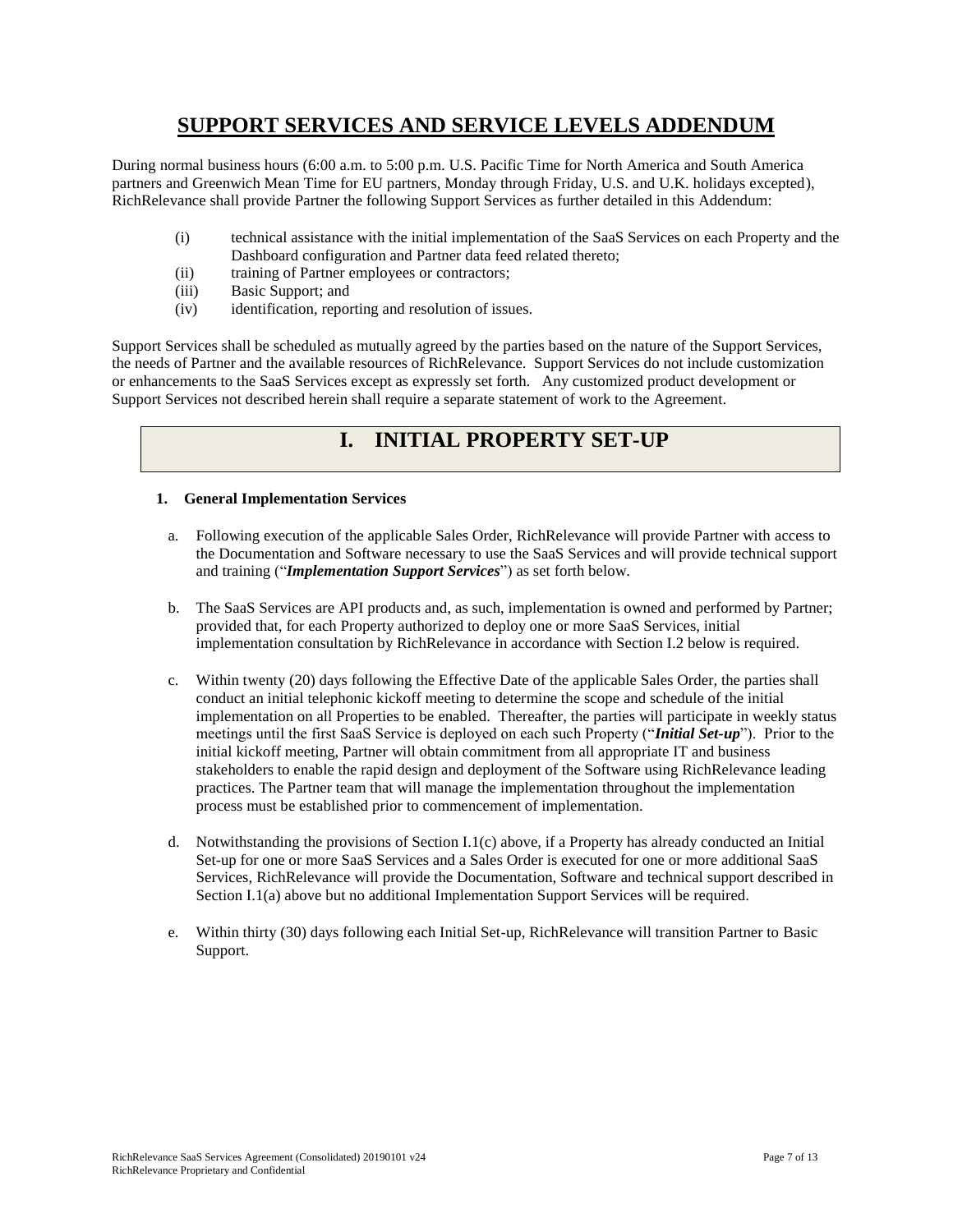**2. Implementation Obligations** In connection with each Initial Set-up, each party shall perform its respective obligations as set forth in the table below.

| <b>Technical</b><br><b>Implementation</b><br><b>Process</b> | <b>RichRelevance Obligations</b>                                                                                                                                                                                                                                                                                                                                                                                                                                                                                                                                                                                                                                                                                                       | <b>Partner Obligations</b>                                                                                                                                                                                                                                                                                                                                                                                                                                                                                                                                                                                                                                                                                                                                                                                                                      |
|-------------------------------------------------------------|----------------------------------------------------------------------------------------------------------------------------------------------------------------------------------------------------------------------------------------------------------------------------------------------------------------------------------------------------------------------------------------------------------------------------------------------------------------------------------------------------------------------------------------------------------------------------------------------------------------------------------------------------------------------------------------------------------------------------------------|-------------------------------------------------------------------------------------------------------------------------------------------------------------------------------------------------------------------------------------------------------------------------------------------------------------------------------------------------------------------------------------------------------------------------------------------------------------------------------------------------------------------------------------------------------------------------------------------------------------------------------------------------------------------------------------------------------------------------------------------------------------------------------------------------------------------------------------------------|
| Feed                                                        | RichRelevance will provide Documentation<br>regarding the standard RichRelevance product,<br>product attribute, and category feed requirements.                                                                                                                                                                                                                                                                                                                                                                                                                                                                                                                                                                                        | Partner shall ensure that the data feed<br>conforms to the RichRelevance feed<br>requirements prior to sending catalog feed<br>to RichRelevance.<br>Partner will be responsible to clean up any<br>category taxonomy issues prior to<br>production launch.                                                                                                                                                                                                                                                                                                                                                                                                                                                                                                                                                                                      |
| <b>Instrumentation</b>                                      | RichRelevance will provide to Partner and/or<br>Partner's Email Service Provider API keys and<br>any relevant sample Software to include:<br>o API software keys<br>o P13N Software base and sample Software for<br>implementation<br><b>JSON</b><br>&<br><b>HTML</b><br>to<br>environments.<br>RichRelevance will provide Partner access to<br>Documentation relevant to the following:<br>o Implementation, deployment, API guides<br>o Best practices, white papers, and case studies<br>for all SaaS Services<br>RichRelevance will provide Partner role-defined<br>user access to the RichRelevance Dashboard to<br>configure, monitor, and analyze all subscribed<br>SaaS Service functionality, including the layout<br>editor. | Partner shall properly integrate Software in<br>accordance with the best practices set forth<br>in the RichRelevance Implementation<br>Guide on the following web pages on<br>authorized Properties (if such pages exist)<br>to allow RichRelevance to track Customer<br>browse and purchase activity:<br>o Homepage<br>o Item Page<br>Category & Subcategory Pages<br>$\circ$<br>o Search Page<br>Add to Cart Page<br>$\circ$<br>o Cart Page<br>o Confirmation Page<br>If Partner uses 3 <sup>rd</sup> party analytics or testing<br>solutions as a measurement system, Partner<br>will tag RichRelevance Software with other<br>platform systems used by Partner<br>Partner shall provide RichRelevance access<br>to Partner's QA environment prior to the<br>kick off meeting in order to allow<br>RichRelevance to perform initial testing. |
| <b>Order Validation</b>                                     | RichRelevance and Partner will each provide<br>order reporting from their respective<br>measurement technologies to the other party until<br>orders from both systems match to at least 90%.                                                                                                                                                                                                                                                                                                                                                                                                                                                                                                                                           | RichRelevance and Partner will each<br>provide order reporting from their<br>respective measurement technologies to the<br>other party until orders from both systems<br>match to at least 90%.                                                                                                                                                                                                                                                                                                                                                                                                                                                                                                                                                                                                                                                 |
| <b>Testing</b>                                              | RichRelevance will support launch activity in the<br>form of guidance and troubleshooting.                                                                                                                                                                                                                                                                                                                                                                                                                                                                                                                                                                                                                                             | Partner will conduct all testing and<br>preparation activity required to launch the<br>solution in production.                                                                                                                                                                                                                                                                                                                                                                                                                                                                                                                                                                                                                                                                                                                                  |

**3. Consulting** In the event that Partner desires that RichRelevance provide consulting for any of the Partner obligations set forth above, RichRelevance may provide such services pursuant to a separate statement of work, which will define timing, scope and incremental fees.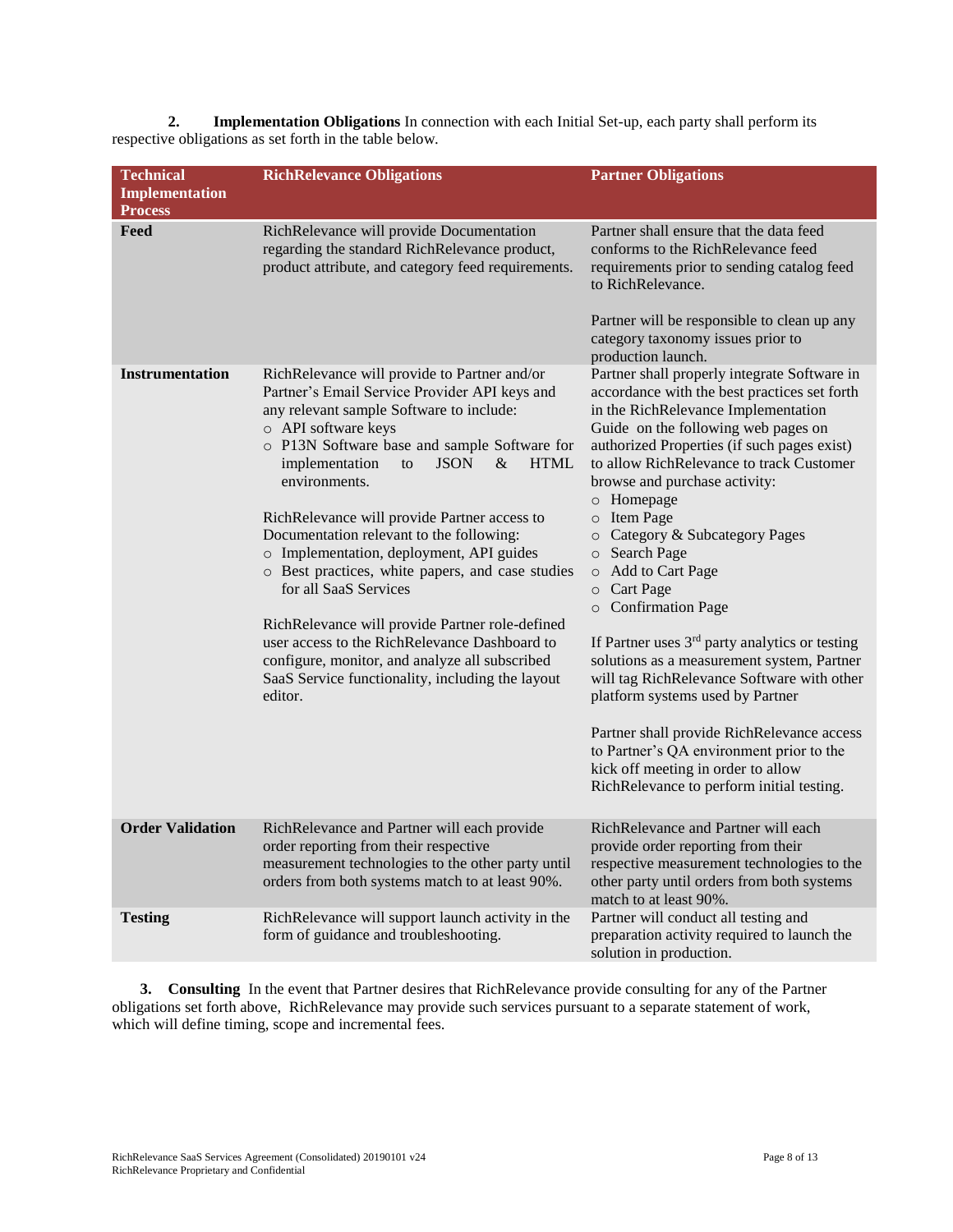# **II. TRAINING**

**1.** RichRelevance will provide Partner tokens to delegate access to the video training library. Throughout the Term, RichRelevance shall provide access to updated Documentation, including RichRelevance's video training library for updates to new content and functionality, and to support training for new Partner resources.

**2.** Partner users will review all relevant portions of the video training library during the Initial Set-up and prior to any additional training provided by RichRelevance.

**3.** During the Initial Set-up, RichRelevance shall provide one Dashboard & Reporting training Webcast to Partner employees for each SaaS Service, including any add-on service (e.g. Advanced Merchandising, BYOS) not to exceed 8 hours of total trainer time.

**4.** Further training hours, or provision for on-site training, is available to Partner through purchase of Professional Services.

# **III. ACCESS**

## **1. RichRelevance Ongoing Obligations**

For all applicable SaaS Services following the respective Initial Set-up, RichRelevance shall:

- a. enable Partner to access the email and 24/7 emergency telephonic support described in the Support Addendum once the Initial Set-up is completed;
- b. make available to Partner each minor functional release, or patch or maintenance release of the Software, that RichRelevance makes generally available to its customers in its sole discretion without additional charge for such Software and which is intended to replace a prior Software release. Such Updates shall be automatically installed or implemented by RichRelevance in its discretion;
- c. process up to 2 full catalog feeds per day and up to 1 delta catalog feed per every 3 hours; and
- d. support providing recommendations for up to 5 million email opens per day and support one Personalization Placement (containing up to 12 products) to be displayed in a single email.

### **2. Partner Ongoing Obligations**

- a. During the Term, Partner shall designate at least one (1) technical architect to maintain the integrity of the data feed delivered and the integrity of the instrumentation through the Property lifecycle (e.g. no inadvertent removal or deinstrumentation).
- b. During the Term, Partner shall designate at least one (1) business partner responsible for (i) integrating and maintaining the SaaS Services with Partner's business operating procedures, (ii) testing and monitoring use of the SaaS Services by merchandisers and technical and marketing personnel, (iii) analysis of reports provided by the SaaS Services and (iv) training of personnel described in clause (ii) above.
- c. For all applicable SaaS Services following the respective Initial Set-up, Partner shall:
	- 1. provide a daily data feed of up to 1,000,000 products in the standard RichRelevance data feed structure. Feed will be provided in a flat file format via FTPS upload, be compressed with gzip and will be below 250 MB in size uncompressed;
	- 2. use the RichRelevance Dashboard to manage the SaaS Services;
	- 3. ensure that the API Software issued to Partner for each Property that uses a SaaS Service shall not be used for any other Property, ensure that all requests include the required input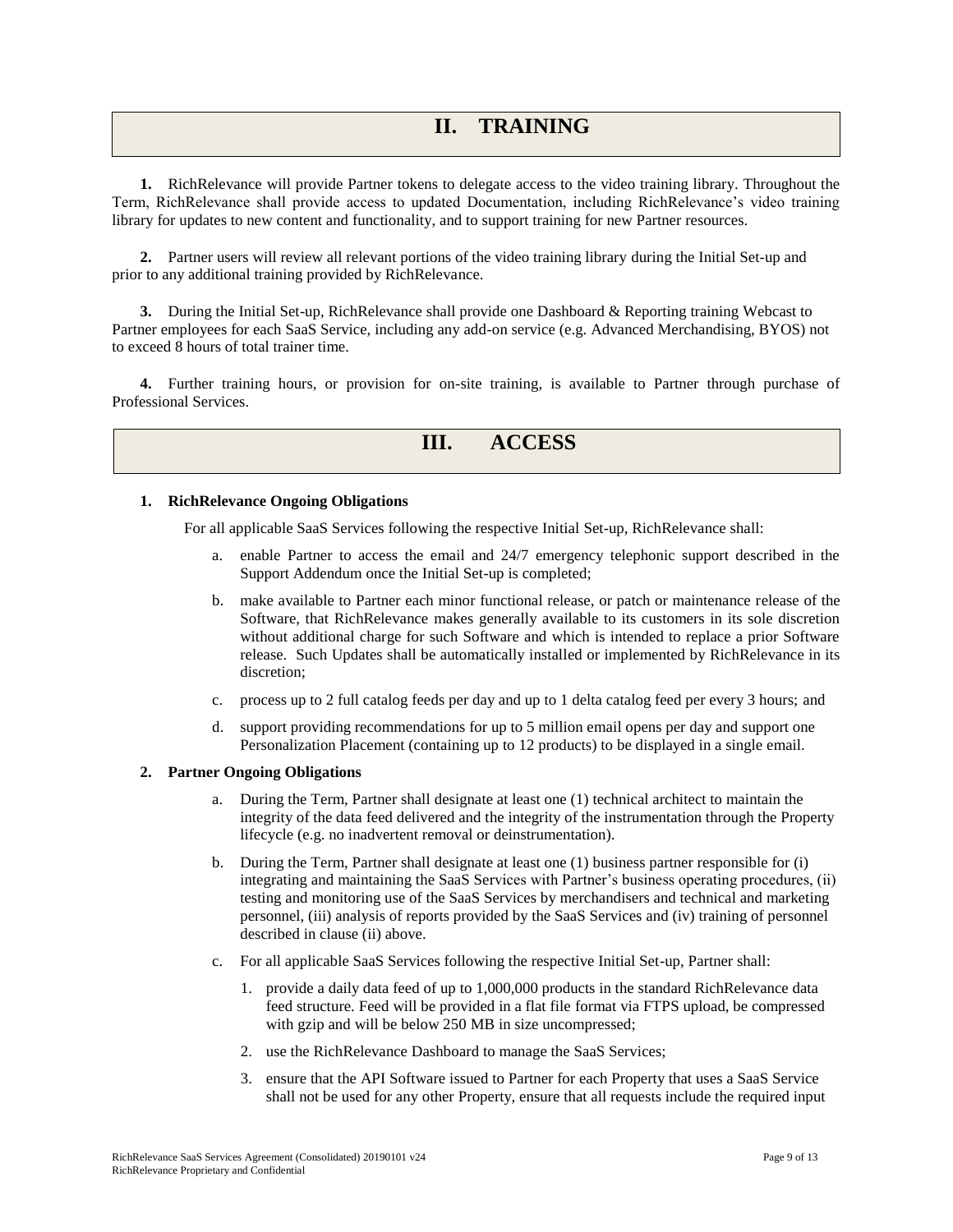arguments for each API end point, and uniquely name all Personalization Placements supported by the API to enable proper tracking;

- 4. be responsible for the creative content within emails and promotions and provide creative direction for the recommendation component; and
- 5. provide the ESP with required metadata to seed the request for recommendations, direct the ESP to integrate Software into the body of each email template, and perform QA of end-toend solution and include RichRelevance on seed emails.

## **3. Advanced Merchandising Special Conditions**

- a. The product catalog size for use in Advanced Merchandising shall not exceed 200,000 products or 10 million attributes.
- b. Partner shall provide product attribute data for Partner's product catalog (e.g. product identifier, category, price, and inventory count) and, if Partner is a licensee of CNET's DataSource syndicated data product, the DataSource product ID ("ProdID" in the DataSource schema) and category ID for all products that have one.
- c. Customization, creation, and maintenance of assortments and targeting rules beyond what is provided in Section II above is the responsibility of Partner.
- d. If Partner wishes to do assortment targeting, Partner will provide a merchandising point of contact.

### **4. Engage Special Conditions**

- a. RichRelevance will support a catalog of up to 100,000 content items per Property encoded in the RichRelevance flat file feed format;
- b. Partner is responsible for:
	- campaign development, data entry, Partner Creative and campaign management; and
	- hosting the media assets (images, videos, etc) that define the visual experience of a promotion or content item.

## **5. Discover Special Conditions**

a. Partner is responsible for determining the weightings to be used in the Discover service and for testing and adjusting such weightings.

### **6. Find Special Conditions**

a. RichRelevance will support a catalog of no more than 2,500,000 products with not more than fifty (50) attributes per product.

**7. Consulting** In the event that Partner desires that RichRelevance provide consulting for any of the Partner obligations set forth in Sections III.2-5 above, RichRelevance may provide such services pursuant to a separate statement of work, which will define timing, scope and incremental fees.

# **IV. SUPPORT**

**1.** *Basic Support*. The following Support Services ("*Basic Support*") are to be performed by the RichRelevance support desk as part of the base SaaS Subscription Fee:

- RichRelevance Dashboard administration;
- Merchandising rules assistance (but not creation);
- Questions regarding feed or product pricing;
- General questions on application of rules such as rule and recommendation explanations;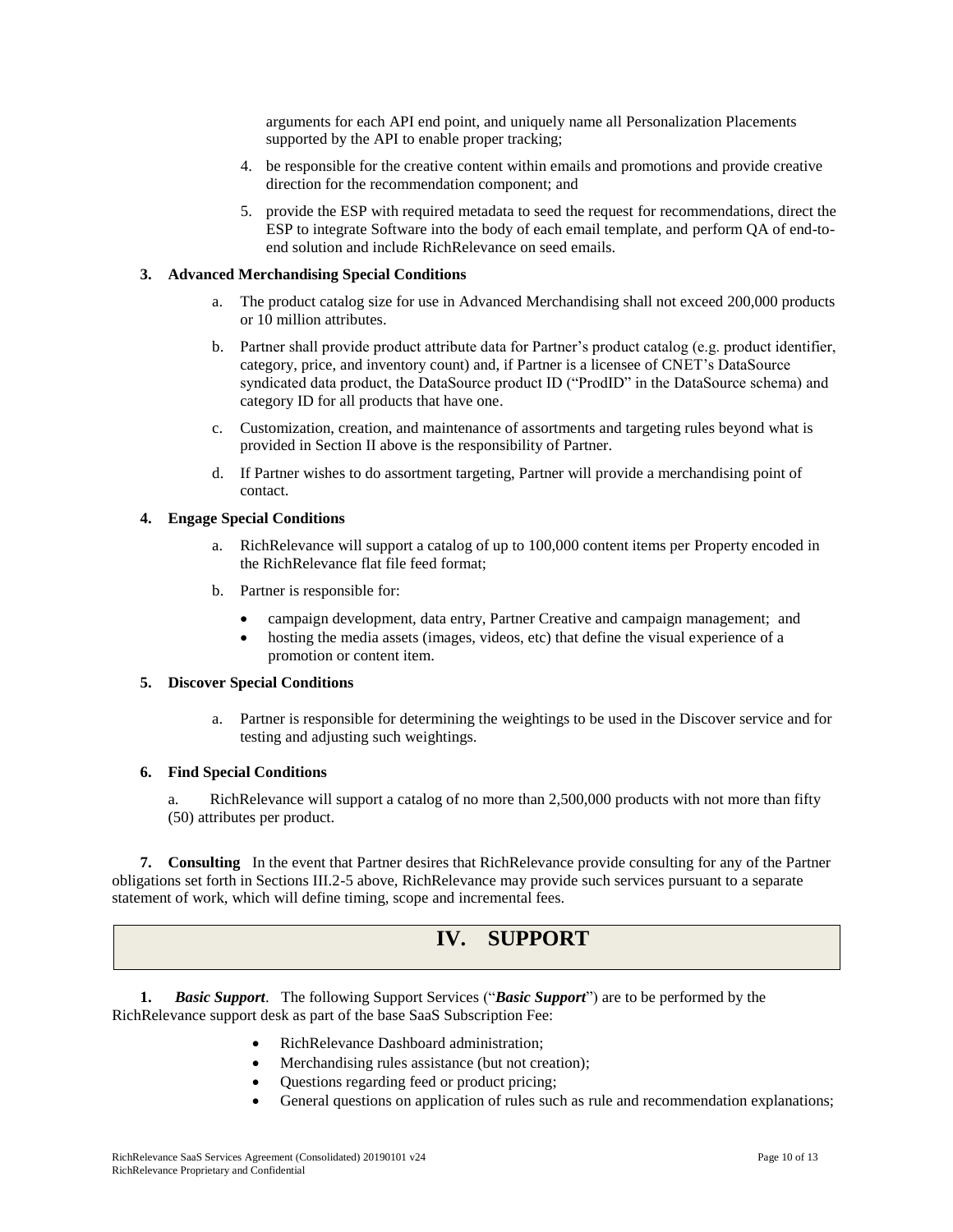- General reporting questions; and
- Strategy messaging, enablement/disablement and prioritization.

Basic Support services do not include the following, which will be billable:

- Identification and resolution of issues determined by the RichRelevance root cause analysis to be caused by Partner or its third party contractors;
- Custom reporting;
- Services that can be performed by Partner such as boosting and rule restrictions; or
- Customization or enhancements to current implementation such as additional Personalization Placements (requires a separate Statement of Work)

**2.** *Service Fee.* Any additional hours of Support Services performed by RichRelevance shall be charged at RichRelevance standard professional services rates as set forth in the Sales Order and shall be invoiced monthly in arrears and be payable in accordance with Section 6 of the Terms and Conditions.

**3.** *Issue Resolution*. The SaaS Services shall be supported by RichRelevance as follows:

- a. RichRelevance shall not provide direct assistance to Partner's Customers.
- b. If the problem is identified as a critical implementation issue, RichRelevance provides phone support through client services specifically for supporting the implementation between Partner applications and SaaS Services.
- c. If the problem appears to be a critical or major production application problem (i.e. Priority 1 or 2 below), RichRelevance provides 24/7 telephonic support in English that will be provided to Partner for use by up to three designated Partner personnel.
- d. If the problem appears to be a minor or low impact application problem (i.e. Priority 3 or 4 below), RichRelevance provides email support during regular business hours.
- e. Upon receipt of an incident report from Partner, RichRelevance shall confirm that the outage or error is being caused by a problem with the Services or Software and assign the issue a priority level in accordance with the table below, and shall use reasonable commercial efforts to respond to each incident report so raised within the target response times specified below. Escalation to higher levels of management will occur if response times or resolution expectations are not met.

| <b>Incident</b><br><b>Priority</b><br>Level | <b>Description</b>                                                                                                                                                                                                                                                                                                                                                                                                                                                                                                                                                                         | <b>Target</b><br><b>Response Time</b> |
|---------------------------------------------|--------------------------------------------------------------------------------------------------------------------------------------------------------------------------------------------------------------------------------------------------------------------------------------------------------------------------------------------------------------------------------------------------------------------------------------------------------------------------------------------------------------------------------------------------------------------------------------------|---------------------------------------|
| Level 1-<br><b>Critical</b>                 | A critical production incident has occurred that impacts the operation of<br>the SaaS Service, resulting in one of the following:<br>(a) The SaaS Service is unavailable; or<br>The experience of all Customers of Partner who interact with a<br>(b)<br>Property on which the SaaS Service has been implemented has<br>be significantly adversely affected.<br>No workaround is immediately available for Level 1 incidents.                                                                                                                                                              | 1 hour                                |
| Level 2-<br>Major                           | A major production incident has occurred that impacts the operation or<br>functionality of the SaaS Service, resulting in one of the following:<br>(a) the experience of a some, but not all, of the Customers of Partner<br>who interact with a Property on which the SaaS Service has been<br>implemented to be severely adversely affected, or<br>(b) major functionality of the SaaS Service is not available for use<br>by all Partner personnel who have been designated to operate<br>and manage the SaaS Service.<br>No workaround is immediately available for Level 2 incidents. | 2 business hours                      |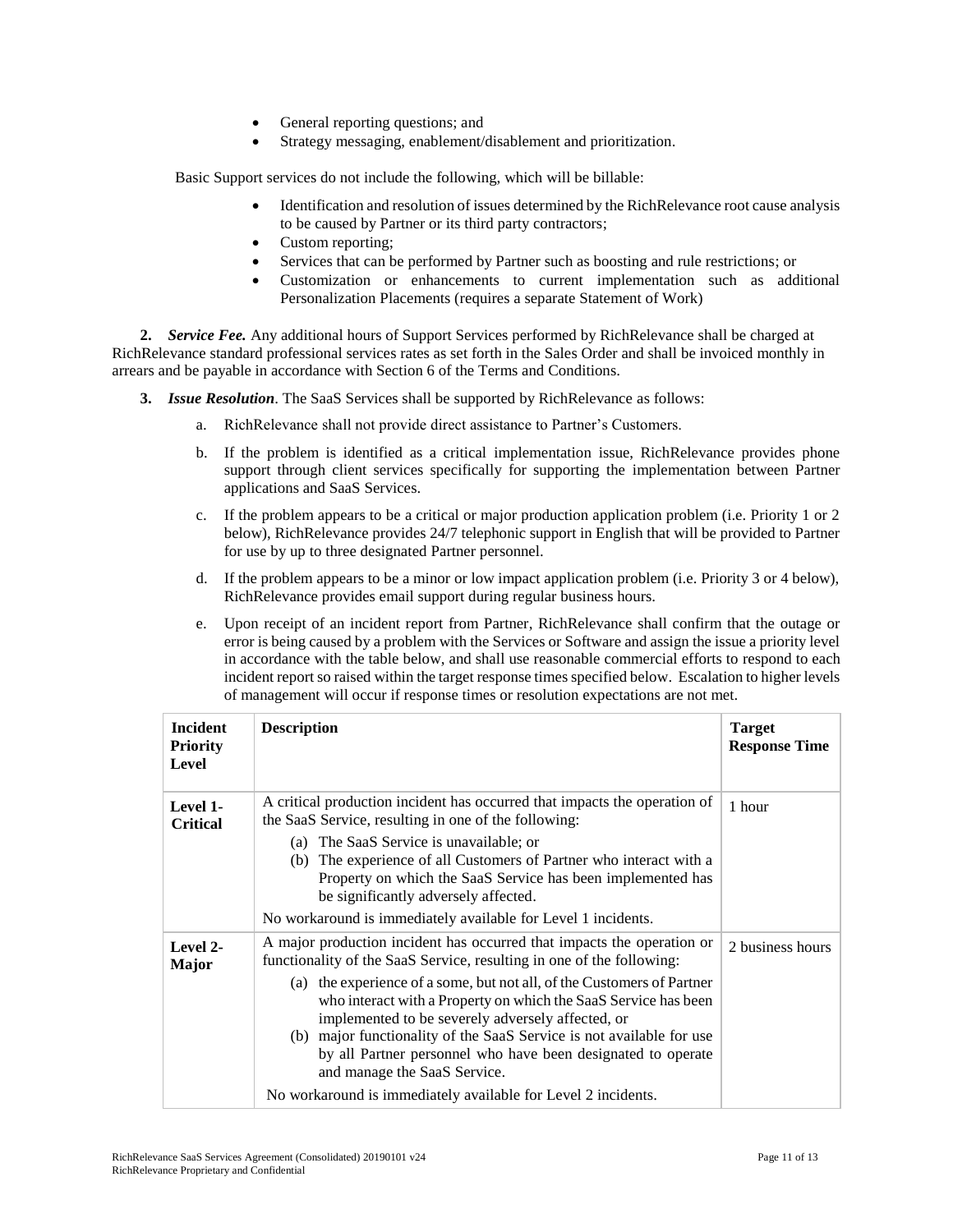| Level 3-<br><b>Minor</b> | A system performance issue or bug has been detected that impacts the<br>operation or functionality of the SaaS Service, resulting in one of the<br>following:                                                                                                                              | 1 business day  |
|--------------------------|--------------------------------------------------------------------------------------------------------------------------------------------------------------------------------------------------------------------------------------------------------------------------------------------|-----------------|
|                          | (a) temporary or intermittent unavailability of some, but not all, of<br>the functionality of the SaaS Service<br>(b) functionalities of the SaaS Service is not available for some, but<br>not all, of Partner personnel designated by Partner to operate<br>and manage the SaaS Service. |                 |
|                          | An incident will be considered Level 3 only if it does not materially<br>impact the productivity of Partner's personnel.                                                                                                                                                                   |                 |
|                          | An incident will only be considered Level 3 if it does not result in<br>materially adverse experience of Partner's Customers interacting with a<br>Property on which the SaaS Service is implemented.                                                                                      |                 |
|                          | Workarounds may be available for Level 3 incidents.                                                                                                                                                                                                                                        |                 |
| Level 4-<br>Low          | An incident has been reported regarding a routine/non-critical technical<br>issue in the SaaS Service that:                                                                                                                                                                                | 2 business days |
| Impact                   | (a) causes degradation of minor functionality of the SaaS Service<br>$\alpha$                                                                                                                                                                                                              |                 |
|                          | (b) impacts a small number of Customers accessing Properties on<br>which the SaaS Service is implemented.                                                                                                                                                                                  |                 |
|                          | Requests for enhancements submitted by Partner shall be classified as<br>Level 4 incidents.                                                                                                                                                                                                |                 |
|                          | Support inquiries reporting non-critical issues concerning Partner's<br>integration/implementation of the SaaS Service on the Property are<br>considered Level 4 incidents.                                                                                                                |                 |
|                          | A reasonable workaround may be available for Level 4 priority incidents.                                                                                                                                                                                                                   |                 |

\* Will be prioritized in accordance with RichRelevance resources and product development roadmap.

**4.** *Fixes*. RichRelevance shall exercise commercially reasonable efforts to correct any reproducible malfunction of the SaaS Services or Software reported to RichRelevance by Partner that prevents the SaaS Services or Software from performing in accordance with the operating specifications described in the Documentation.

**5.** *Exclusions*. RichRelevance shall have no obligation to support: (i) Software modified without RichRelevance's written consent, (ii) use of the SaaS Services or Software other than in accordance with the Agreement or the Documentation, (iii) Partner applications, or (iv) Software installed on any computer hardware, or used with any software, not specified in the Documentation.

# **V. SERVICE LEVELS**

**1.** *Definitions*. The following definitions shall apply to the application of the service level provisions of this Addendum.

- a. "*Downtime*" means a period of time during which the SaaS Services are not available. A response from the SaaS Services will be considered not available if it fails to return a standard HTTP 200 (OK) response code due to a failure of RichRelevance's computer equipment. RichRelevance will endeavor to avoid any Downtime while conducting scheduled maintenance (use of the RichRelevance Dashboard may be interrupted) and to align planned outages with regularly scheduled maintenance time, generally 6:00 PM – 9:00 PM Pacific Time twice per month. Notwithstanding such efforts however, Downtime shall not include:
	- i. unavailability during RichRelevance's scheduled maintenance;